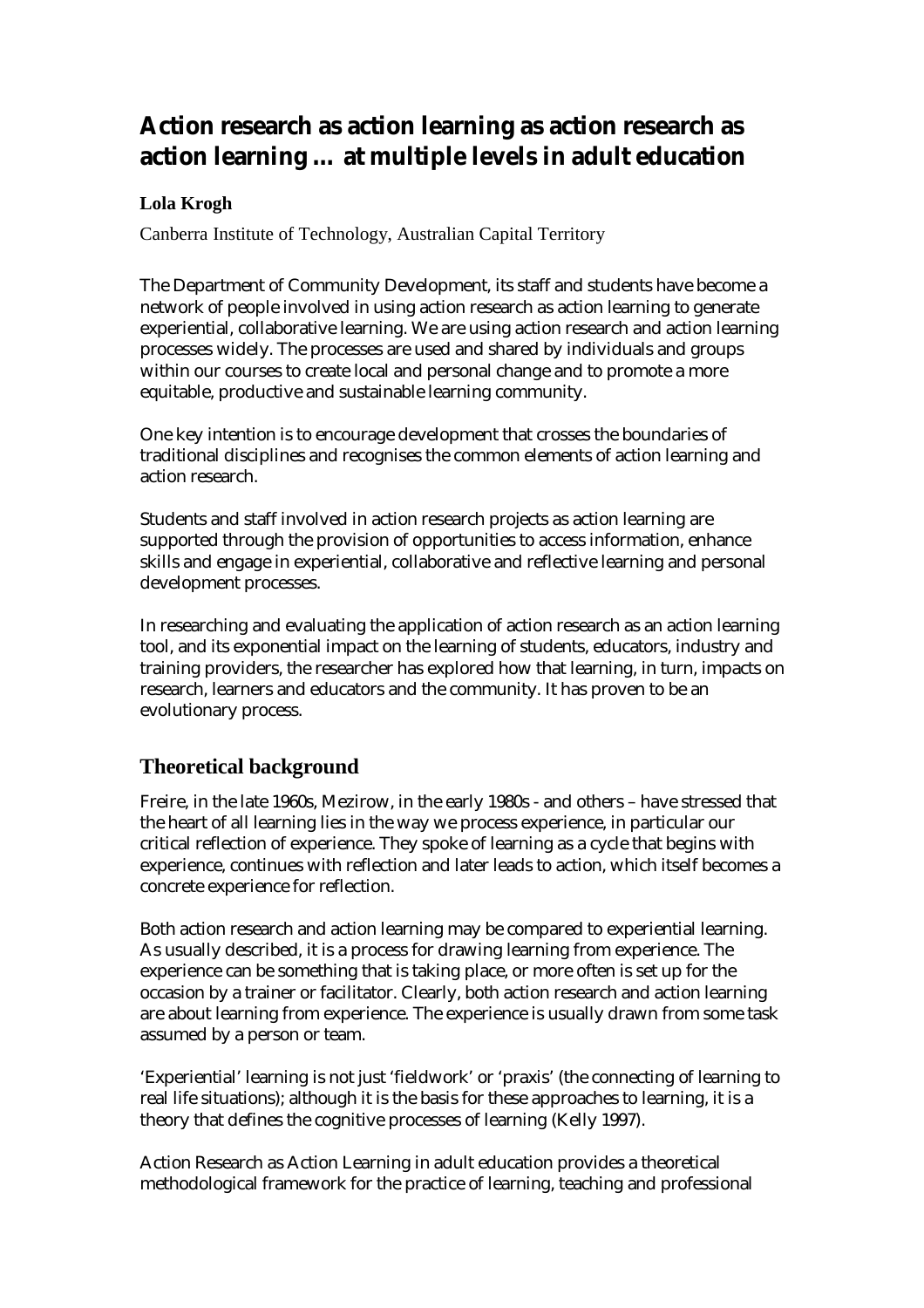development. The model of teaching and learning we have developed is located in the alternative, non-positivist paradigm - based on theories of learning and knowing, such as Revans' *Action Learning*; Lewin's *Action Research*; and Kolb's *Experiential Learning*.

We would agree with Bob Dick when he states that

…When one considers the terms Action Research, Action Learning and Experiential Learning it can be determined that all are cyclic; all involve action and reflection on that action; all have learning as one of their goals. When considering action research and action learning it can be seen that in each: - action informs reflection and is informed by it. The reflection produces the learning (in action learning) or research (in action research)… (Dick 1997)

The process we have developed, with its emphasis on the learning through reflection on experience, involves the learner-practitioner in going through a sequence of actions indistinguishable from those of the action research spiral.

## **Historical background to the project**

This series of projects had their origins in the staff room of the Department of Community Development in 1996. The original project, which is discussed in 'Following the 'Yellow Brick Road': initiatives in competency-based assessment in welfare', expanded from a brief discussion to a pilot program conducted in 1997 and has in turn extended through 1998/2000 to become an integral part of the assessment processes and delivery structure of the Department of Community Development. The focus began with a search for a valid assessment process that would provide grading options for our Diploma students and emerged as an expedition of discovery into and the endorsement of an effective alternative course delivery system. The change from a norm-referenced, curriculum-based program to a competency-based, criteria-referenced program provided the momentum for this initial project.

This revolutionary change in attitudes and approaches signalled the shift towards greater involvement of students in their own learning within their own resources, and an expectation of an investment of themselves in their own learning. I contend that best practice embraces these principles. Teacher and student have a shared responsibility in the education processes.

These projects have been discussed and analysed in previous papers by the writer and are available online at [http://lola.krogh.com/.](http://lola.krogh.com/) They include:

- Lola Krogh *Lifelong learning in the new millennium: a shared responsibility approach*, presented at the AVETRA conference, Canberra 2000;
- Lola Krogh *Weaving a seamless fabric: using flexibility, innovative pathways, technology and a cluster of industry and academic partnerships to skill the Social and Community Services Industry,* presented at the IVETA 'Skilling a Small Planet' Conference, Sydney 1999;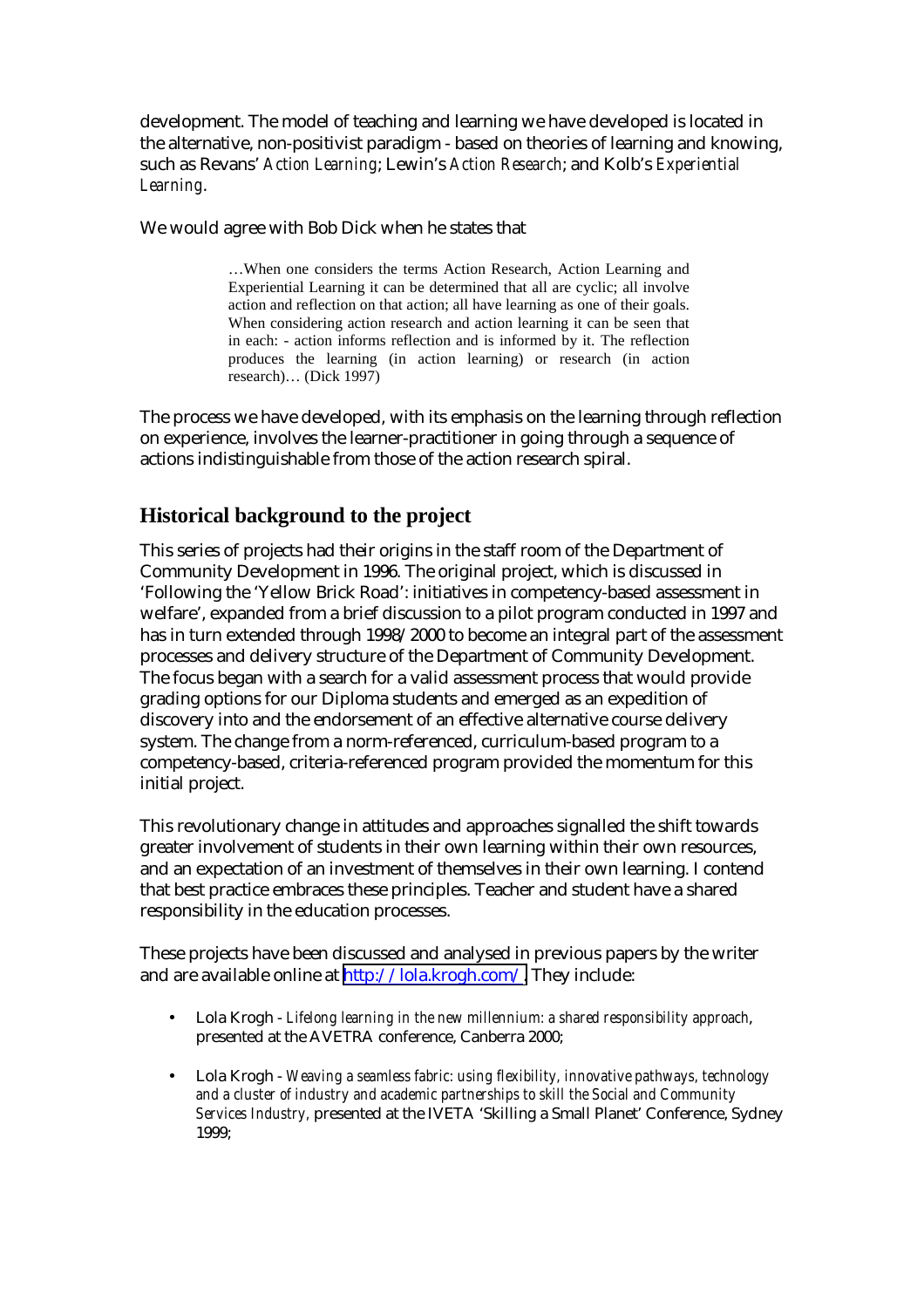- Berwyn Clayton and Lola Krogh *Flexible training strategies for social and community services: a case study*, presented at the NCVER Conference, Sydney, 1999;
- Satch Campbell, Lola Krogh and Terry Smith *Moving learning from the classroom to the community*, presented at the Learning Communities Conference, Tasmania, 1998; and
- Lola Krogh *Following the 'Yellow-Brick Road': initiatives in competency-based assessment in welfare*, Occasional Paper # 21, CIT Institute Assessment Project, 1998.

The wide range of Workbased Learning Projects completed by students in the Community Services field over the past three years has been evaluated through student and teacher learning experiences and draws from reflective practice. During the three-year research period, continual reflection has been done to analyse the spiralling chain of *action research as action learning* that it evaluates. It draws on insights from researchers, adult learners, teachers and community agencies and community members that have been active participants in the processes.

## **The approach**

In the field of Social and Community Services, workers are interventionists. It follows that students in that field completing Workbased Action Research Learning Projects become participatory action researchers as practitioners and, as interventionists, are seeking to help improve client systems. Our department contends that lasting improvement requires that the participatory action researcher help clients to change themselves, so that their interactions will create the necessary conditions for inquiry and learning. The goals that are set for the projects include those of contributing to the practical improvement of problem situations and to developing public knowledge. The process of participatory action research aims to develop the self-help competencies of people, communities, and/or agencies facing issues.

'… Action research has been used before in many areas where an understanding of complex social situations has been sought in order to improve the quality of life. Among these are industrial, health and community work settings. Kurt Lewin, often cited as the originator of action research…' [\(McKernan 1991\)](http://www.shef.ac.uk/~is/publications/infres/#mckernanj), used the methodology in his work with people affected by post-war social problems. This methodology promotes empowerment. We define empowerment as the process by which people learn, through active participation in the relationships, events and institutions that affect their lives, to develop and apply their capacity to transform themselves and the world in which they live. The community-based projects being completed in the Department of Community Development are most effective in achieving this outcome for the community of Canberra and its environs.

The concept of 'learning by doing', in which learning is perceived as experiential, reflective and reflexive, is fundamental to this approach. It recognises that people learn through the active adaptation of their existing knowledge in response to their experiences with other people and their environment. Moreover, the process of building on experience is a natural one for most people and action research provides a framework for formalising and making this process more effective.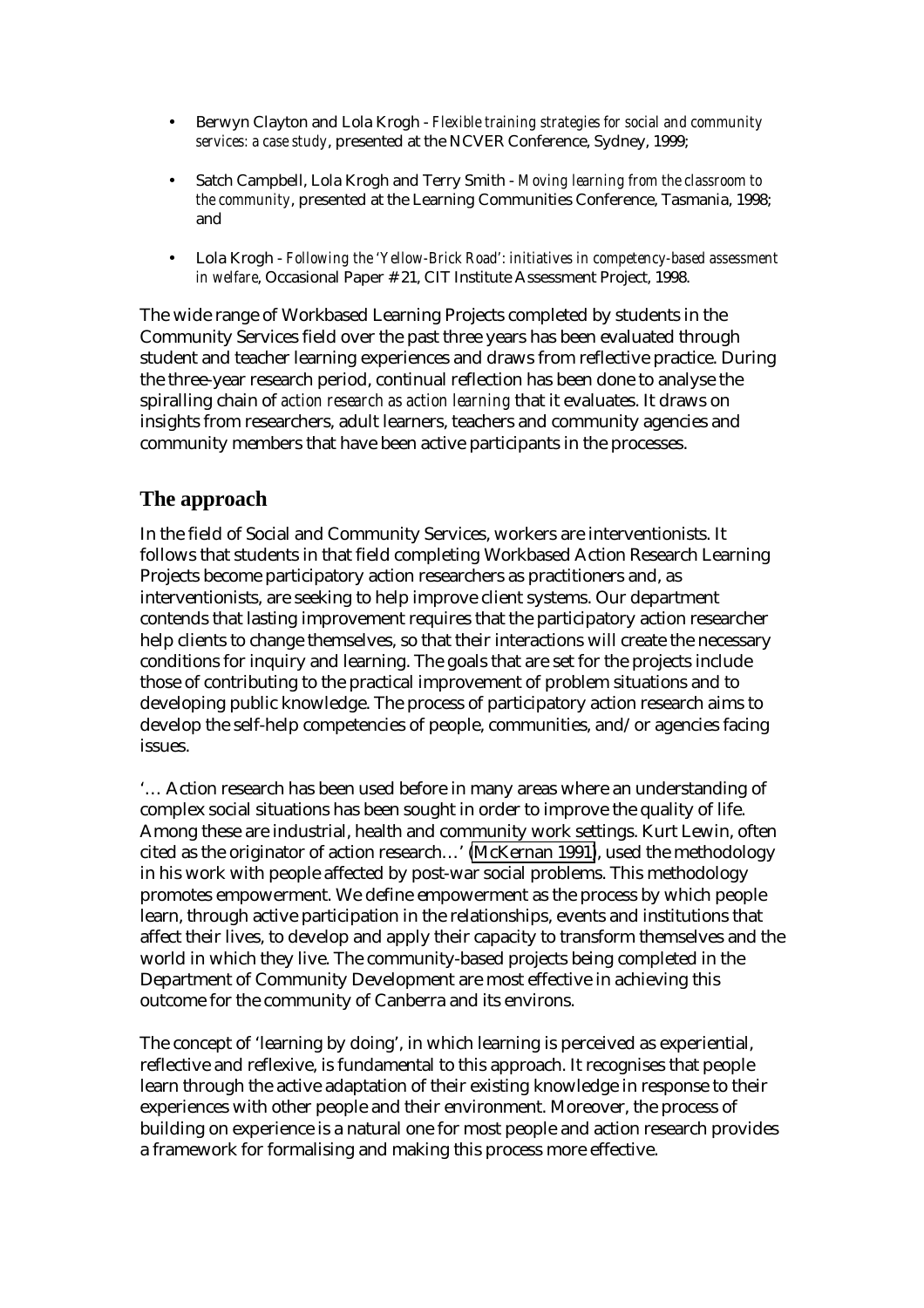The teaching strategy we decided upon uses experiential and constructivist learning principles ([Boud et al 1985;](http://www.shef.ac.uk/~is/publications/infres/#boudd) Duffy and Jonassen 1992; [Kolb 1984\)](http://www.shef.ac.uk/~is/publications/infres/#kolbd). Students are engaged in participative, problem-solving, community-based projects where those doing the research and those doing the learning are one and the same.

Students' projects are an individual or group-based collaborative supported by: the use of communication technologies such as electronic mail, asynchronous discussion forums and synchronous chat; print-based study guides; workplace mentors; IT access; tutorials and workshops. A range of individually based, workplace-relevant learning activities complements this. Students are provided with a range of online information resources, and have access to tutor support either individually or in groups as requested. Access is provided via telephone, electronic mail and face-toface meetings as necessary, and can either be on-campus or in the workplace.

## **Learning partnerships**

In *Individual lifelong learning accounts: towards a learning revolution,* Smith and Spurling argue that the existing fragmented, provider-led arrangements for education and training must be replaced by a responsive, learner-led system; and that a culture of lifelong learning must be developed throughout the population.

This view places the onus on learning communities, academic institutions and adult educators to create learning opportunities for adults; opportunities involving the key factors of best practice in education provision that incorporate innovative approaches that meet the learning needs of all adults. This needs to be achieved while grappling with the impacts of changing social relations in the economic, political, social, cultural and environmental areas of the world.

Such an innovative approach to learning was the beginning of a move towards a sharing of responsibility in the development of learning partnerships between student and teacher; student and workplace; and student, teacher and industry. The participants pictured at right are involved in a Learning Partnership with their workplace. They are part of a workplace team that are currently



studying in the workplace and attending a weekly workshop to complete a workspecific Certificate IV in Child Protection, Statutory Supervision and Juvenile Justice. The induction course for this workplace was compiled with reference to approved National Competencies for this specific area. In turn, the National Competencies were mapped to existing curriculum-based modules to promote and maintain articulation. This study program was developed in liaison with the participants, the workplace management and our department, and involves assessment across competencies using action research projects as an assessment tool. These flexible strategies have allowed learners the opportunity to increasingly accept more responsibility and control over the development of their own learning. It also promotes participation and ownership for the participants and the employer. The purpose of this innovative approach is to encourage learners to invest more of themselves in their own learning and thus enhance the desired sense of shared responsibility.

Bob Dick states that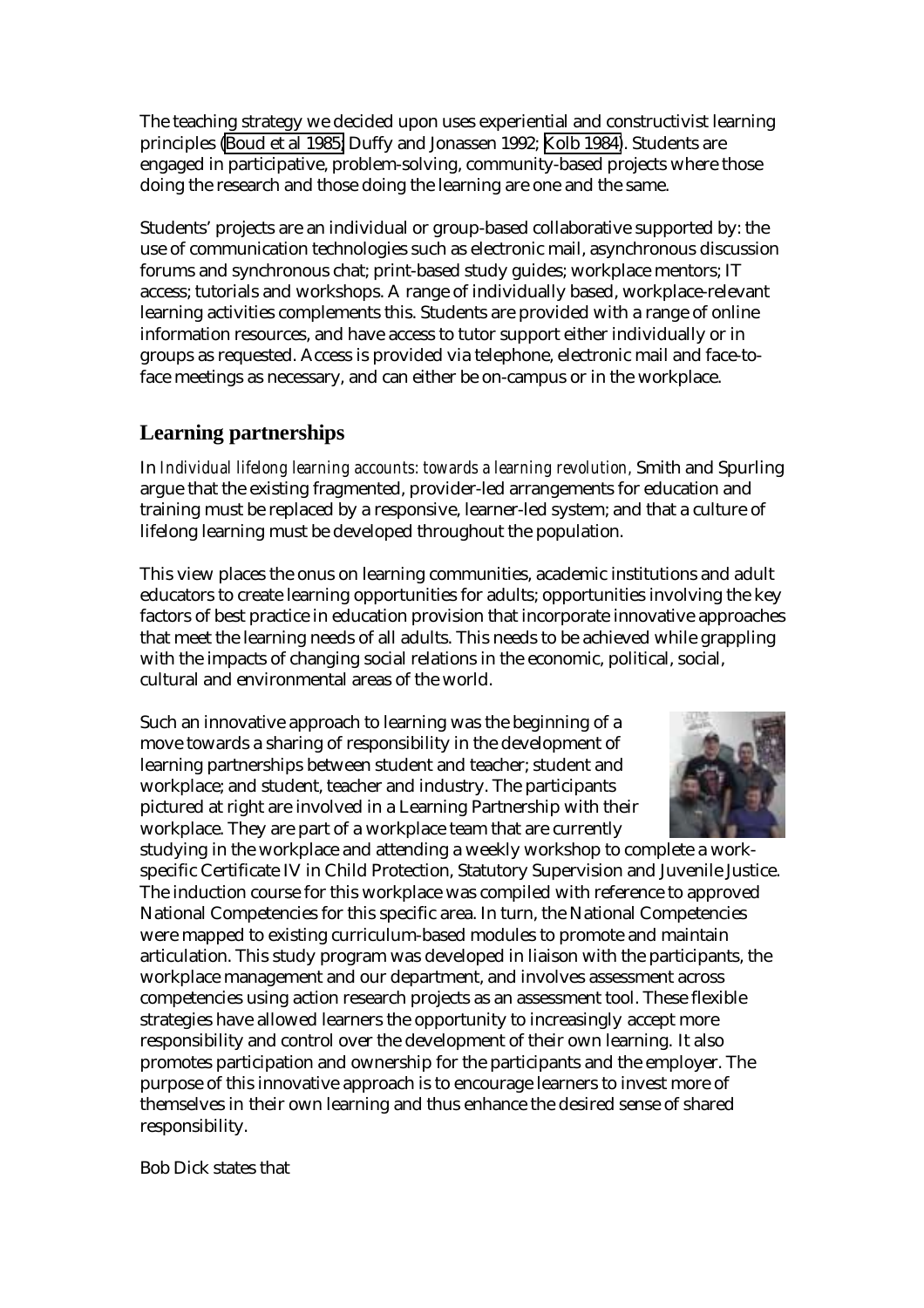…current practice more often now is to set up an action learning program within one organisation. It is not unusual for a team to consist of people with a common task or problem ... (Dick 1997)



The participants pictured at left are involved in Workbased Action Research Learning Projects for their final assessment in the Diploma of Community Services – Welfare Studies.

Each of these students is involved in a different project in partnership with a community agency. In this action learning

process, each participant draws different learning from a different experience that they share in tutorials or workshops. They are individuals involved in an action research team where they draw collective learning from a collective experience. Their action research may seek a different outcome but the learning, as they reflect on the process involved as a team, is a collective and similar experience.

## **Evaluation process**

Essentially it is a mixture of 'process' and 'outcome' evaluation. As there were limited resources to conduct the evaluation, a methodology that comprises both 'process' and 'outcome' evaluation components was adopted.

The aim of the evaluation, as indicated by the title, is broad, covering a range of issues over a three-year period. It aims to identify the impact of action research as an action-learning tool in terms of the perspectives, thoughts and observations of those involved at multiple levels of adult education. It aims to evaluate if and how action research as an action learning process contributes to workplace learning for individuals and for the organisation.

The questions focused on the following areas:

- the role of the respondent with regard to the action research project
- a personal summary of the assessment projects they were involved in
- a summary of the outcomes, both expected and unexpected
- who was learning (based on personal observations and reflections)
- what was being learned
- the evidence that learning had occurred
- the value of the learning experience for organisations, self, other staff members, the students, the teachers and the VET training provider
- advice to other VET practitioners and/or organisations who may be contemplating using action research projects as action learning experiences.

The evaluation methodology comprised the following components:

- survey of the workers/students involved in the projects
- survey of the management involved in the workplaces before, during and after training delivery
- survey of the training facilitators
- survey of those involved in the Project Assessment Presentation panels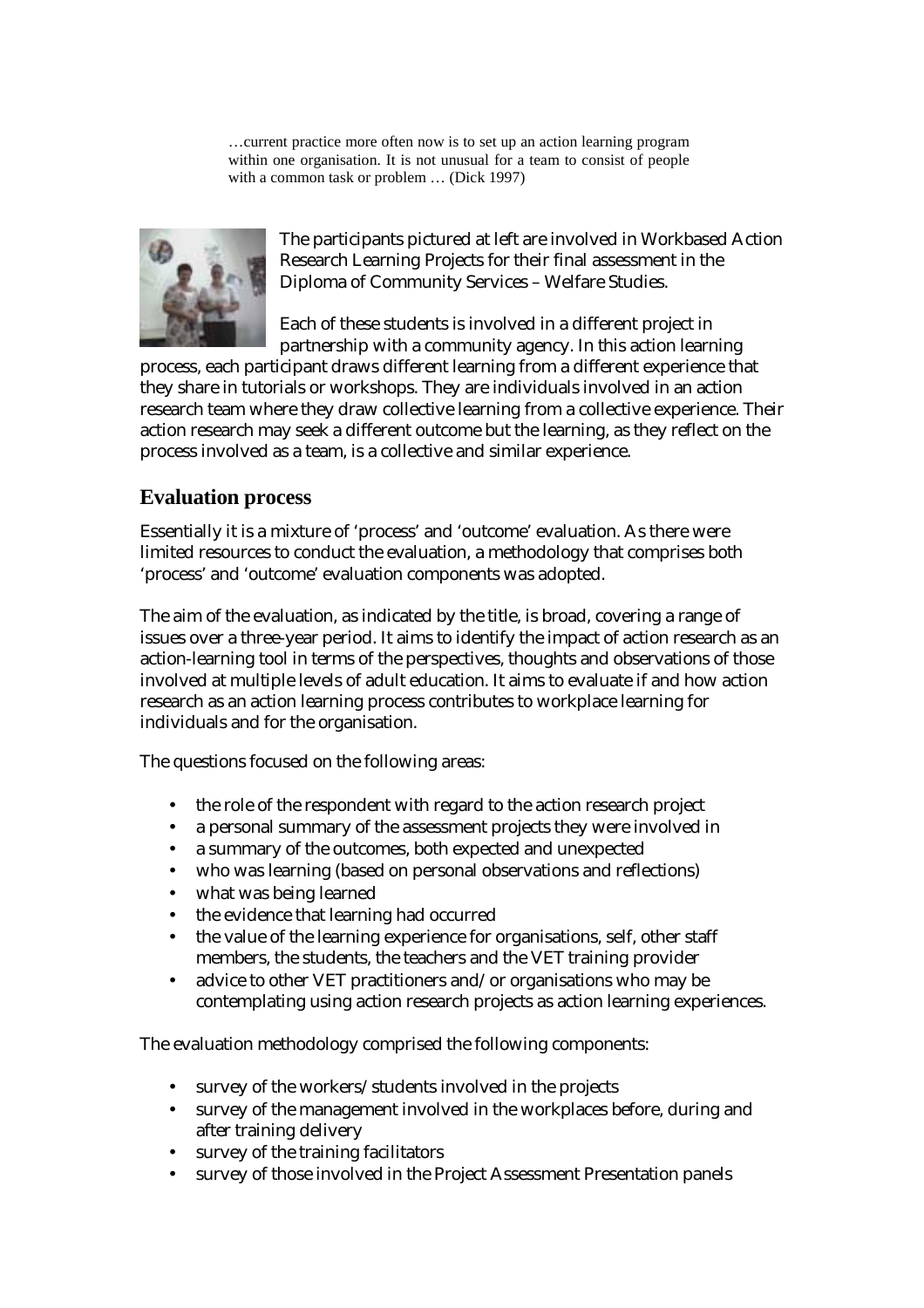- qualitative interviews with the workers/students involved in the action research learning projects
- qualitative interviews with the management involved in the workplace before, during and after training delivery
- qualitative interviews with the training facilitators
- qualitative interviews with the agency field supervisors.

All interviews were conducted on a basis of confidentiality, using a semi-structured interview schedule.

## **Roles of the respondents**

The roles of the respondents were wide and varied. Some were involved with TAFE students and others were involved with training for teaching staff. The respondents stated that they were: middle managers with the RTO, such as Head of Department; facilitators for middle managers in staff development; managers of students completing projects for assessment; project supervisors with the training provider and the workplaces; tutorial and workshop facilitators; students; community agency managers; community members; and panel presentation assessors. Their major role was seen as introducing the concept and providing activities that encouraged critical reflection on their experiences, alongside support at all levels.

### **Summary of the assessment projects**

In the case of teachers, projects were completed for their own departments/ workplaces. Students completed projects as their final assessment piece as final-year students, or as holistic assessment pieces over a range of modules being studied for workplace specific training.

Comments in this category included:

- 'As a teacher/facilitator I believe this process has opened up many avenues for effective assessment'
- 'I believe they have brought the gap between theory and practice together'
- 'They are an excellent learning tool which gives back to the agency or field useful products or research data'
- 'It is fantastic to see the concept of adult education transforming individuals to see them moving from fear and reluctance into endorsement and commitment to study is remarkable'
- 'They are challenging and a worthwhile learning experience'
- 'They build self-confidence'
- 'I thought I could do it, but after doing this project I know I can'
- 'They are valuable to the community and provide new and innovative resources'
- 'They provide avenues for the completion of much needed research projects for our agency and are much more valuable than student placements'
- 'The action research projects allow the development of learning partnerships between teacher and student and encourage responsibility for learning'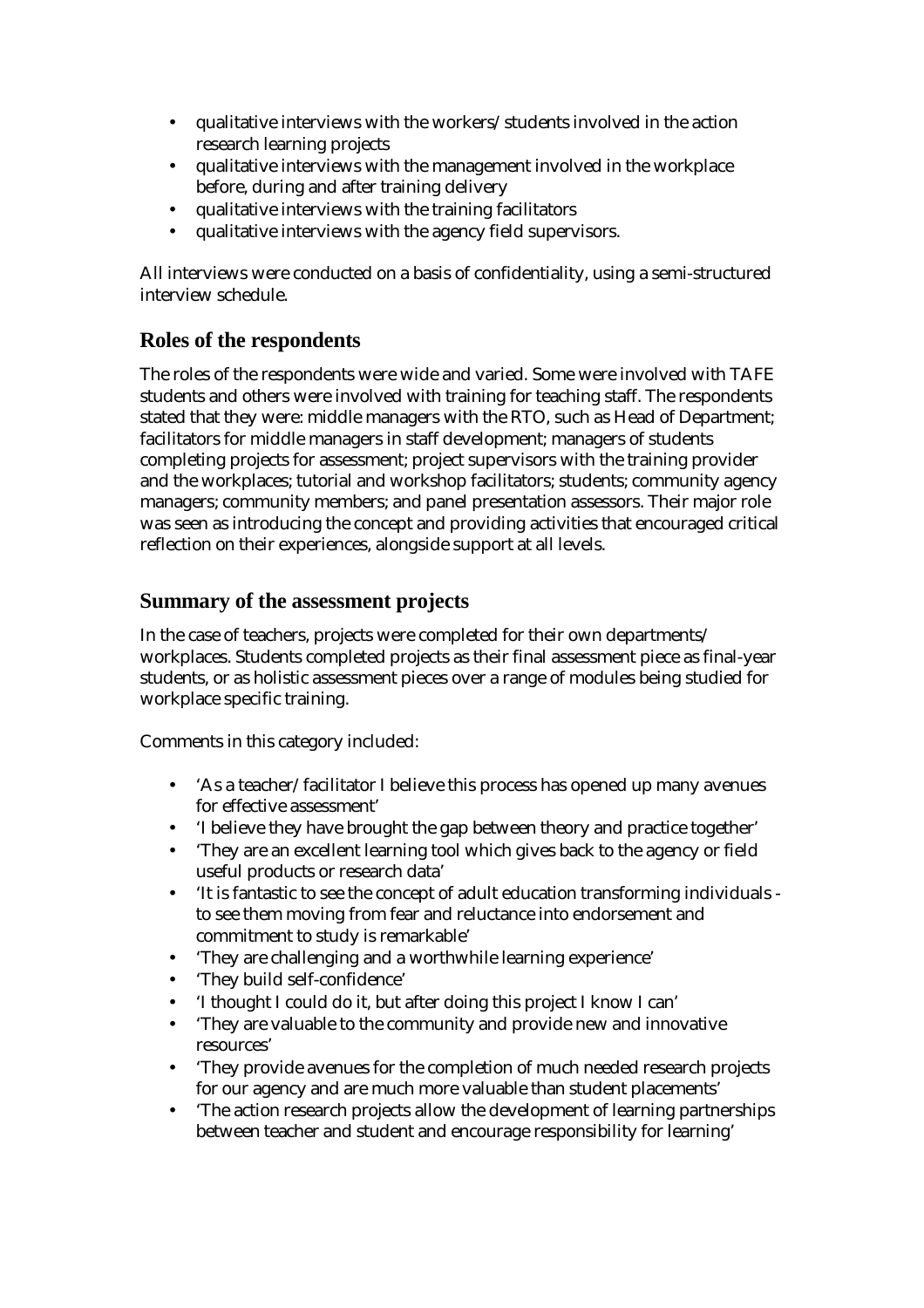#### **The outcomes, both expected and unexpected**

#### *Planned and expected*

In summary, the respondents indicated that reflection becomes part of practice, so the model develops reflective practitioners and improves current practices. This in turn leads to professional and personal growth where we are developing a more educated workforce delivering performance-related outcomes for the organisation. All respondents felt that there were measurable changes in staff performance and understanding of theoretical concepts and the incorporation of practice delivery outcomes. In general, students felt that completing an action research project pulled the whole course together, validated their learning and was an integrated experience of theory and practice - more experience and learning than they could get in a classroom. Each year, managers and field supervisors are surprised at how students always rise to the realities and the challenges that the projects place on them.

#### *Unexpected*

One of the biggest surprises when it comes to outcomes seems to be the high degree of personal growth. Many respondents were surprised at the value and power of the networking and support established within the group and in the organisation/ industry.

The high standards sought and reached of the projects were mentioned several times. Student comments included the following:

- 'I learned more than I expected'
- 'I am surprised how far my confidence has grown'
- 'The whole process challenged me to confront my personal values and attitudes'
- 'I developed the ability to deal with government bodies, other agencies and social and community demands while remaining professional'

It was extremely interesting to find that those that sat on assessment panels indicated that values and attitudes become transparent through the assessment presentations. This indicated that the model could be capable of creating a shift, where traditionally non-assessable criteria become evident and assessable.

Workplace managers in particular were pleased to see the evolution and increase of worker perceptions of their own professionalism and the realisation that professionalism is not only the domain of other agencies. There was a high degree of recognition that staff morale had risen and that workers were more motivated towards organisational goals and further study.

#### **The learning experience**

#### *Observations and reflections of who learned*

Learning, it seems, has been very broad and goes beyond the participants. Participants, supervisors, peers, teachers, facilitators, mentors, management, agencies and communities have experienced learning. One respondent commented '… It allows a genuine learning culture to develop where teaching practice is informed by workplace reality, and it is a true theory building situation generated by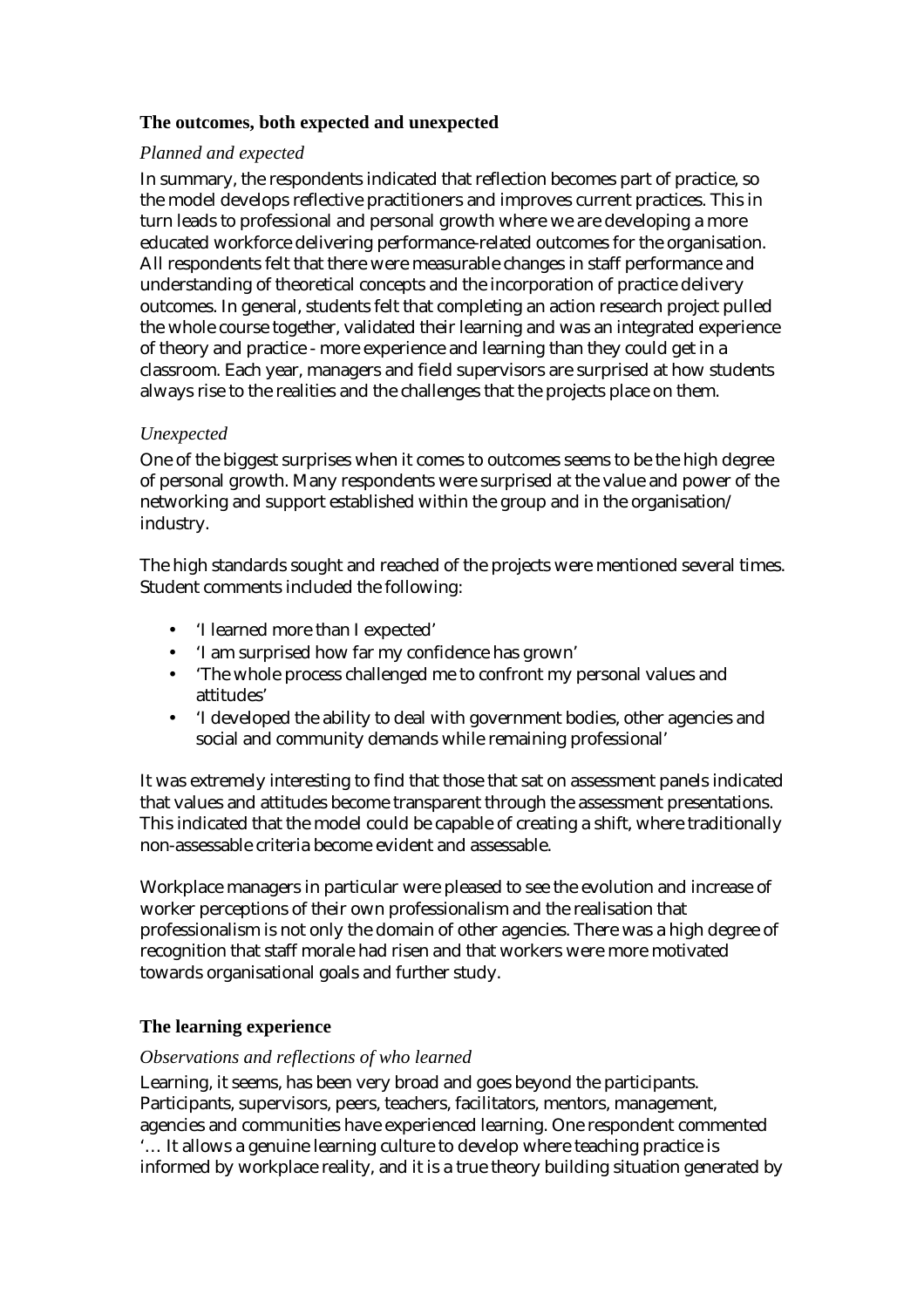practice and everyone learns from their own experiences and the experiences of others'. One particular project that commenced in 1999 was followed through by the student after graduation in 2000, is still on a spiral of investigation and growth, and has now become a reality in the form of an emerging service funded by the community. The learning has spread from the participant and teachers within the academic unit to community members, politicians, community groups and service agencies.

#### *Observations and reflections of what was being learned*

Responses indicated that participants and peers learned about self through the process of deep self-reflection about theory to practice and practice to theory. Many felt it was important to note that participants learned confidence in self.

High on the list for teachers and facilitators was the learning of effective work practices, effective learning and teaching methods and effective theory building.

Facilitators learned how to better meet the learning and support needs of the participants and how to give one another feedback. They learned to accept that effective learning can take place in the workplace and is a better learning experience with support from a workplace supervisor.

Many respondents remarked that they had observed a new level of a cooperative sharing of ideas, and in particular it is extremely helpful to have sharing from past participants. It was apparent that the participating group needed to have commonality, but enough diversity to provide challenges

Field supervisors and assessment panel members learned new ways of looking at things and the value of reflective practice. The panel presentations demonstrated that individuals and teams are more highly motivated when they value themselves and their confidence is high.

#### *Evidence that learning occurred*

In some cases the learning was shared each week, while for others there was pre and post communication with students/trainees in the form of in-depth interviews. Learning was evidenced in the high quality of the projects produced and the increase in workplace skills and everyday functioning.

#### *Value of the learning experience*

The experience was more highly valued by the participants and their workplaces, on completion than at the beginning. Teachers found it valuable because much of the learning improved their practice. Managers valued the development of a more informed and professional workforce, whose members now see education and training as advantageous and so look forward to future learning in the higher education arena.

Many appreciated that the projects provided an integration of theory and practice and practice to theory and the fact that the process keeps teaching current and relevant.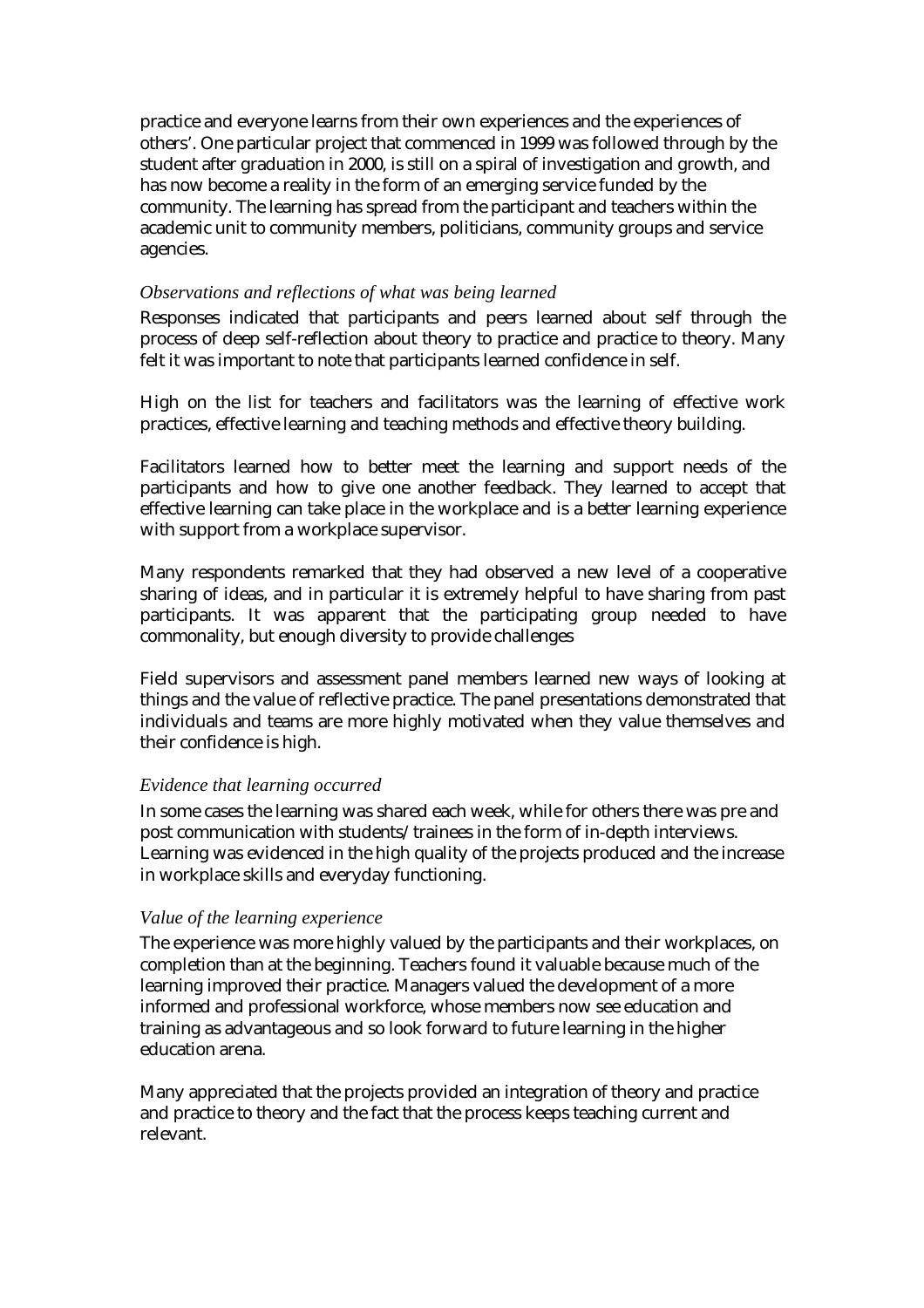#### **Advice regarding using action research as an action learning experience**

All respondents suggested that VET practitioners should definitely do it and critically reflect. We should push the paradigm. We need to recognise that we may never have enough empirical evidence to indicate that we should use action learning, but we need to take the chance.

Participants in this process should all be introduced to the concept of paradigms and paradigm shifting. Practitioners should follow this lead and give workers, managers and organisations the respect of knowing their job.

Workplaces appreciated the negotiation and liaison employed to establish the style of delivery and assessment.

## **Conclusions**

The evaluation indicates that an action research as action learning educational model is an effective inclusive model of education management, which promotes a chain reaction where learning takes place at multiple levels.

As someone who has been involved in the process over the past five years, I suggest that to make this model successful, the practitioner needs the intuition to recognise the value of the concept, the courage to put it into practice and the commitment of time to make it work.

Another valuable asset is a 'Champion' in management; a manager that works as part of the team at the coalface, as a facilitator, supervisor and mentor - and yet will champion the ideas and innovations of the team to upper management.

#### **The latest innovation**

The championing of our innovations by the Head of Department has given us the funding for a pilot 'Workbased Learning Centre' within our department. From this centre we are currently delivering workplace training at certificate level, action research projects as assessment tasks and a workbased postgraduate diploma in partnership with the University of Western Sydney.

#### **The future for action research as action learning**

Action research as action learning in this department will continue. Partnerships are developing with students, industry, organisations and educational institutions. We believe that this approach leads to the development of lifelong learning as an element of a vibrant, innovative learning society. It lays the foundation for a fundamental change in attitudes towards training, teaching and learning on the part of individuals, groups, and organisations.

## **References**

Argyris C and Schon D A (1987) Theory and practice: increasing professional effectiveness. San Francisco: Jossey Bass.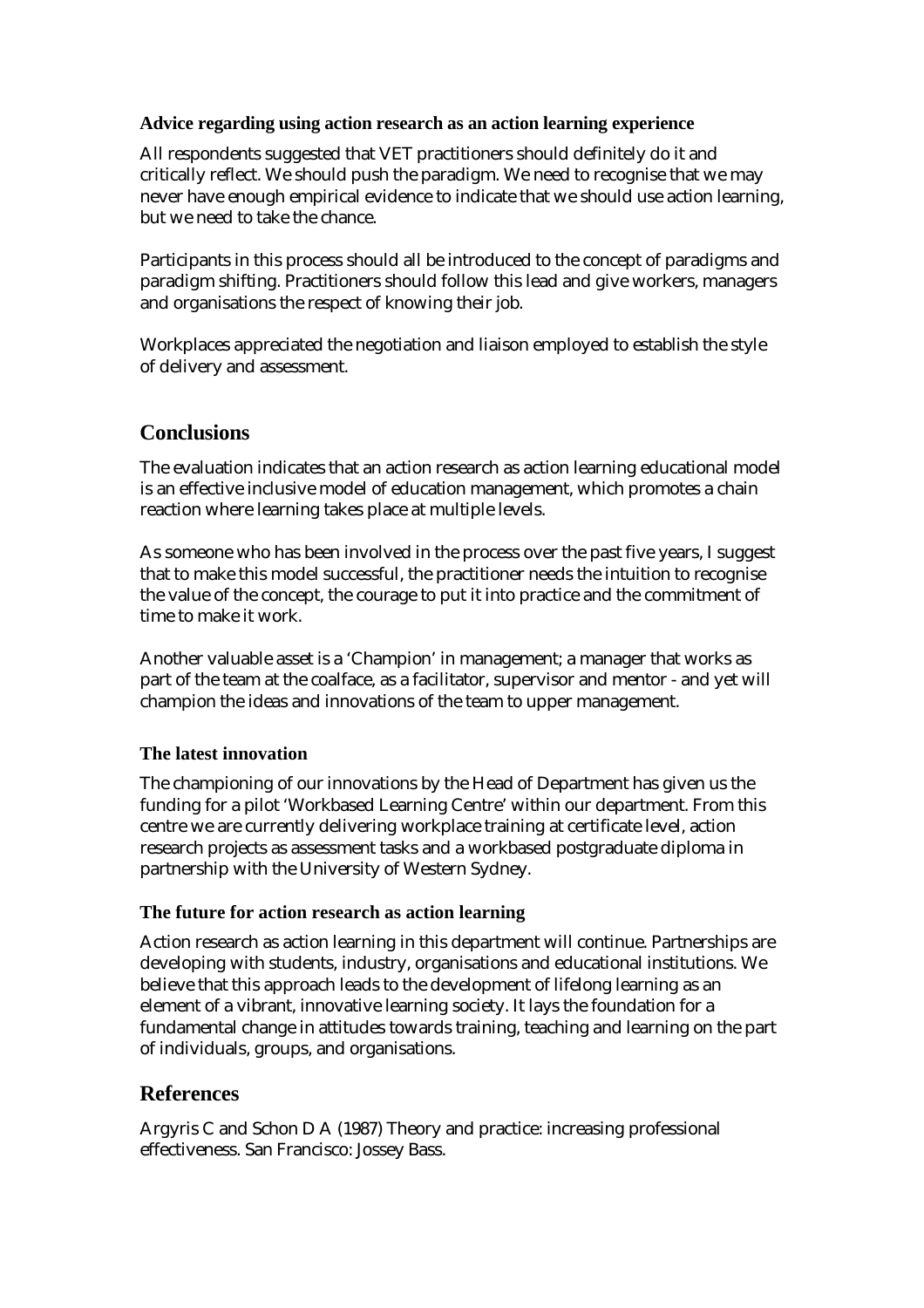Boud D, Keogh R and Walker D (1985) What is reflective learning. In D Boud et al (eds) Reflection! Turning experience into learning. New York: Kogan Page.

Brennan J and Little B (1996) A review of work-based learning in higher education. Sheffield (DfEE).

Brookfield S (1990) The skilful teacher: on technique, trust and responsiveness. San Francisco: Jossey Bass.

Buckle J (1987) Handbook for the assessment of experiential learning. London: Learning for Experience Trust.

Candy P C (1991) Self-direction for lifelong learning: a comprehensive guide to theory and practice. San Francisco: Jossey Bass.

Carr W and Kemmis S (1986) Becoming critical: education, knowledge and action research. Basingstoke: Falmer Press.

Dick B (1997) Action learning and action research. http://www.scu.edu.au/schools/gcm/ar/arp/actlearn.html.

Driscoll M (1999) Web-based training in the workplace. Adult Learning, vol 10, no 4, pp 21-25.

Duckenfield M and Stirner P (1992) Learning through work. Sheffield: Employment Department.

Duffy T M and Jonassen D J (eds) (1992) Constructivism and the technology of instruction: a conversation. Hillsdale, New Jersey: Lawrence Erlbaum Associates.

Entwhistle N J (1988) Styles of learning and teaching: an integrated outline of educational psychology. David Fulton: London.

Field L and Ford G (1995) Managing organisational learning: from rhetoric to reality. Melbourne: Longman Cheshire.

Freire P (1985) The politics of education: culture, power and liberation. Massachusetts: Bergin and Garvey Publishers Inc.

Garrick J and Kirkpatrick D (1998) Workbased learning degrees: a new business venture, or a new critical business. Higher Education Research and Development, vol 17, no 2, pp 171-182.

Kelly C (1997 ) David Kolb, the theory of experiential learning and ESL. The Internet TESL Journal, vol 3, no 9. http://www.aitech.ac.jp/~iteslj/Kelly-Experiential.

Kemp I and Seagraves L (1994a). Structured learning in the workplace – the industry perspective. Glasgow: Glasgow Caledonian University.

Kolb D (1984) Experiential learning. Experience as the source of learning and development. Englewood Cliffs, New Jersey: Prentice-Hall.